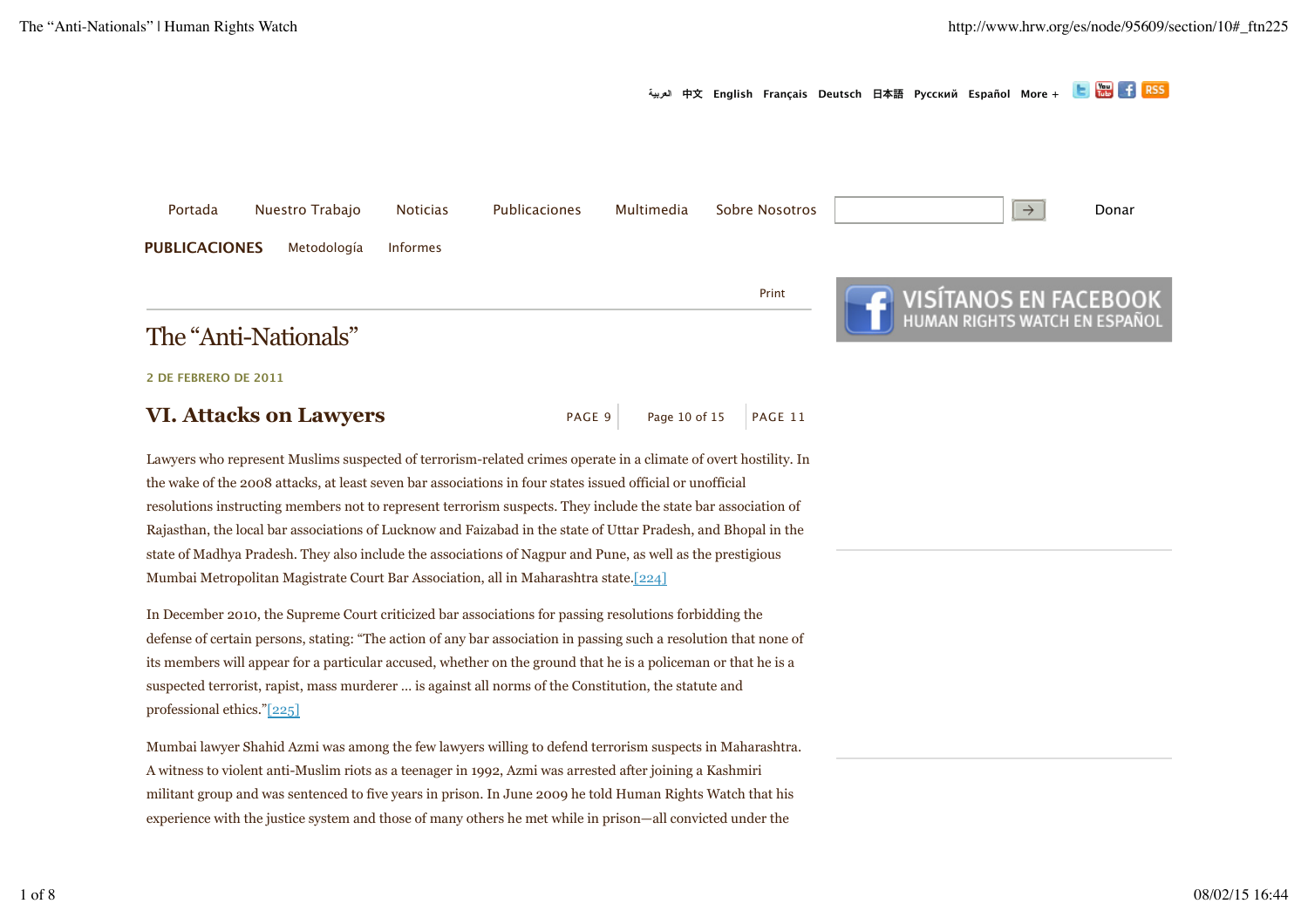abusive and now-defunct Terrorist and Disruptive Activities (Prevention) Act—inspired him to defend persons charged with acts of terrorism.[226]

Azmi was defending several of the 2008 terrorism suspects, including an Indian national charged in connection with the Mumbai attack, when he was killed in February 2010.[227]Three gunmen posing as prospective clients entered his office one evening and shot five rounds at him from point-blank range. Azmi told Human Rights Watch that he had been receiving threatening phone calls.[228] Three men were arrested and charged with Azmi's murder.[229] Police subsequently said the gunmen were contract killers for a Hindu gang suspected of links to the killings of other Muslims and that Azmi was targeted because he had been defending two members of a rival Muslim gang.[230]

In other areas of the country, at least eight lawyers who defied bans on defending Muslim terrorism suspects were physically attacked by other lawyers affiliated with nationalist Hindu parties, threatened, or publicly insulted. In most cases, the authorities have taken little if any action against those responsible.[231]

In September 2010, the Pune Bar Association banned members from defending two Muslim men accused of involvement in the Pune attack seven months earlier. Bar association members also chanted slogans at one court hearing to protest the suspects' right to counsel.[232] One lawyer, Sushil Mancharkar, resigned from the case after two dozen activists from the nationalist BJP demonstrated outside his home, demanding he step down.[233] Another lawyer, A. Rehman, said he was forced to resign as the state minority leader for the Nationalist Congress Party, which positions itself as a secular party, for refusing to remove himself from the case.[234]

While most of the IM suspects eventually obtained counsel, Indian human rights groups and defense attorneys told Human Rights Watch that the intimidation tactics have greatly reduced the pool of lawyers willing to defend Muslim terrorism suspects more generally. "Lawyers are reluctant to represent terrorist suspects," said retired Gujarat High Court Judge Ramesh Mehta. "There is a kind of peer pressure to not defend them."[235]

It is also clear that defending a terrorism suspect of any ethnicity is unpopular in India. Lawyers for the 11 Hindus charged in the Malegaon bombing of 2008 also alleged that they received death threats.[236]

Many bar associations qualified the bans by saying they only applied in cases with "incontrovertible evidence" of guilt—when the legal process itself is the mechanism for determining guilt, and where proceedings that violated a defendant's right to counsel cannot fairly determine guilt.[237] To their credit, the Uttar Pradesh and Madhya Pradesh state bar councils denounced the bans. Even in those two states, however, at least three

#### **CONTENIDO**

The "Anti-Nationals"

Map of India

Summary

### Methodology

I. Recent Attacks Attributed to Islamist and Hindu Militant Groups

II. Torture and Other Ill-Treatment of Terrorism Suspects

III. Arbitrary Detention

IV. Religious and Ethnic Discrimination

V. The Malegaon Blast: Hindu Suspects Allege Abuse

VI. Attacks on Lawyers

VII. Failure of Accountability

VIII. Draconian Counterterrorism Laws

IX. Reforming the Response to Attacks

# X. Recommendations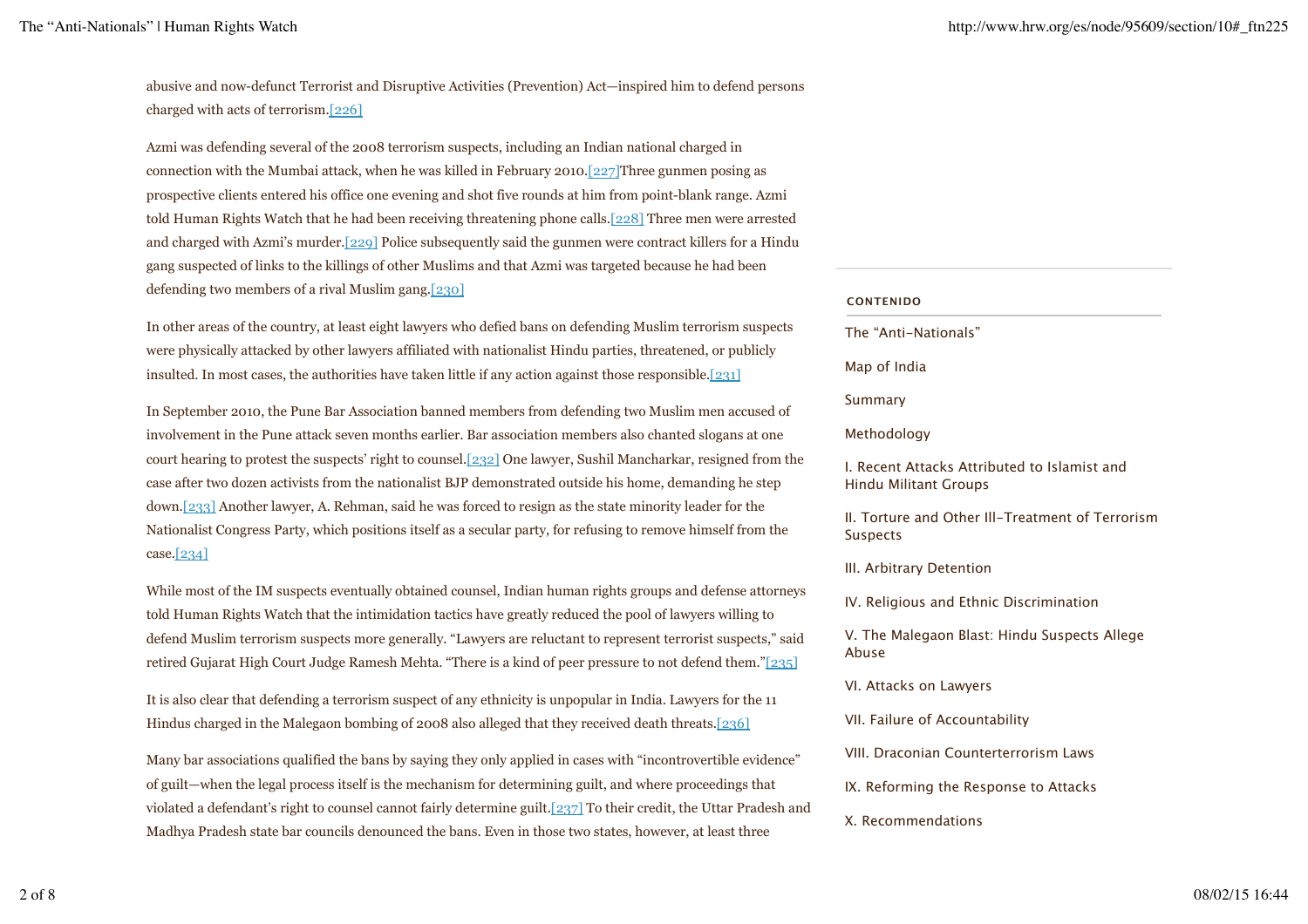lawyers were assaulted in 2008 for defending terrorism suspects.

In Uttar Pradesh, veteran defense attorney Mohammad Shuaib of Lucknow alleged that Hindu lawyers repeatedly beat and harassed him inside courthouses in the cities of Faizabad, Barananki, and Lucknow—once so severely that he was sent to a hospital emergency room.[238]

Shuaib filed detailed complaints with local police and numerous other authorities. He said the desk office at the police station refused to accept his complaint, an FIR. The refusal of police to register lawyers' complaints of mistreatment violates India's Code of Criminal Procedure.[239]The police may decline to investigate claims made in an FIR if they are "not of a serious nature" or lack "sufficient ground" for investigating, but they have a documented record of abusing that right.[240] Numerous eyewitnesses, including law enforcement officials, could provide grounds for investigations into the refusal to issue FIRs.

Police also refused to accept an FIR from Lucknow attorney Zamal Ahmed, who alleged that on June 6, 2008, two lawyers in Faizabad, including the secretary of the Faizabad Bar Association, pushed him and threatened him with "dire consequences" if he did not withdraw as counsel for a Muslim terrorism suspect.[241]

In the state of Madhya Pradesh, lawyer Noor Mohammad said he was attacked on April 11, 2008, for defying a Dhar Bar Association ban on members defending terrorism suspects.[242]Police allegedly whisked Mohammad away in a van, but refused to release him until he signed a written statement that he did not wish to lodge an FIR and that he had not sustained any injuries.[243]

On October 14, 2008, the Human Rights Law Network, a Delhi-based nongovernmental organization, filed a plea with the Supreme Court of India calling on the court to initiate contempt proceedings against advocates who prevent terrorism suspects from receiving legal aid.[244] The court rejected the plea, stating that the lawyers were governed by the Bar Council of India alone and that the court did not have jurisdiction over the matter.[245]

Shuaib stopped pressing for action against his attackers. "Eventually the cases would have to go before the same courts that already have done nothing," he told Human Rights Watch. "What would be the point?" $[246]$ 

Some lawyers under attack have said they did not even want to take the cases but did so simply to show that India is capable of upholding the rule of law even in circumstances of remarkable duress.

**Threats against the Mumbai Gunman's Defenders**

# Acknowledgements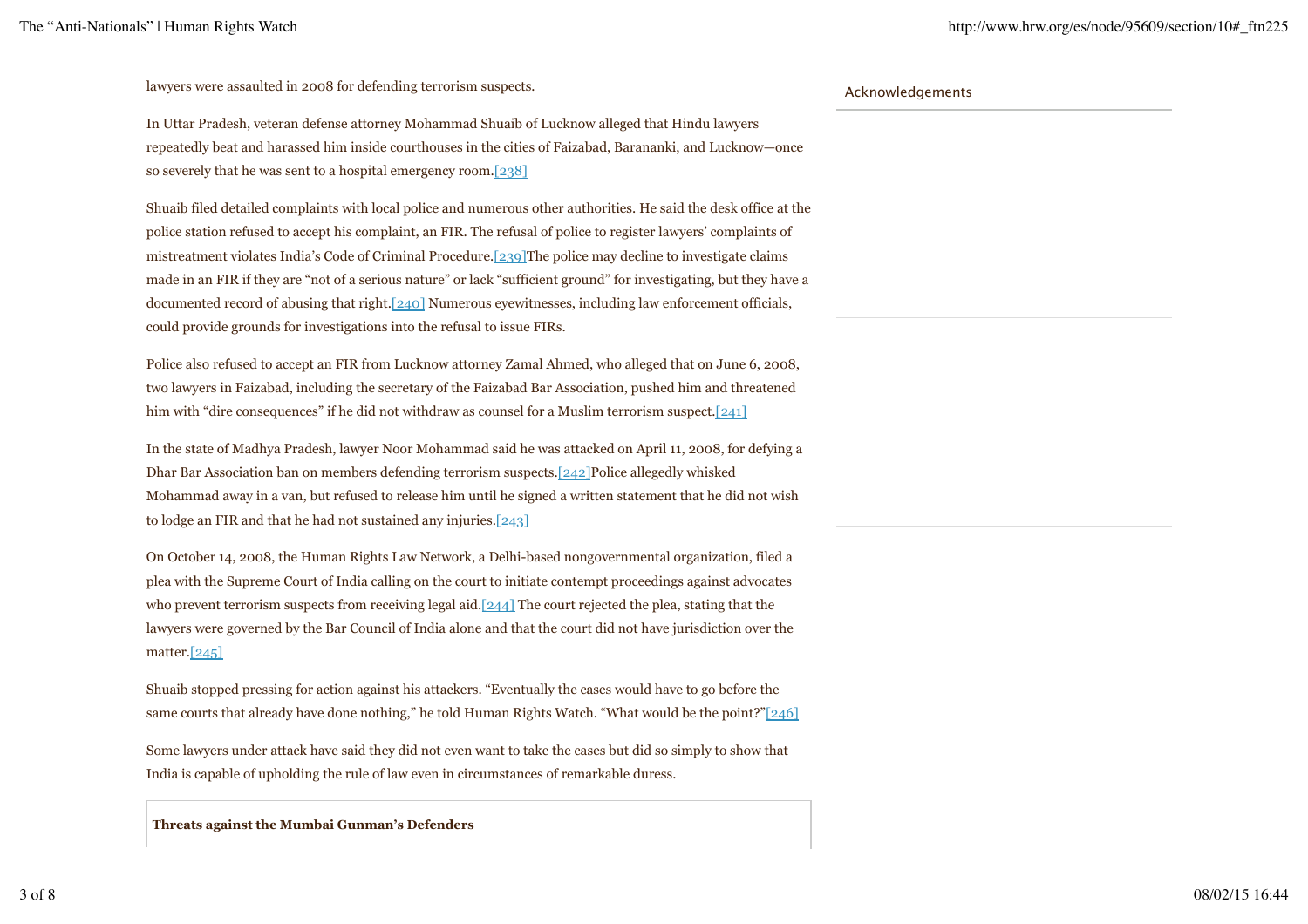After the attack on Mumbai in November 2008, the influential Mumbai Metropolitan Magistrate Court Bar Association issued an edict against any of its 1,000 members representing the sole suspect apprehended, Pakistani native Ajmal Kasab, or any Indians charged as accomplices.

Kasab is "not the same as other criminals arrested," said Bar Association president Rohini Wagh. "His main aim was an attack on our city, our country." Wagh justified the ban by noting the two-and-a-half day siege was among the most publicly documented attacks in history, with numerous eyewitnesses to Kasab's actions. "There is no doubt about what he did," Wagh argued. "The whole world was watching it [live on television] for 60 hours."  $[247]$ 

Following the Bar Association ban, only one of 17 eligible pro bono lawyers, Anjali Waghmare, volunteered to represent Kasab. On the night of Waghmare's appointment on March 30, 2009, more than 200 people descended on her Mumbai home, throwing stones and shouting obscenities until she agreed to sign a note withdrawing from Kasab's case. "What I am doing is following the court's orders and the mandate of law. How can a mob decide whether it is right or wrong?" a visibly upset Waghmare said the next day. [248]

The judge presiding over Kasab's trial gave Waghmare special protection and ordered an investigation into the incident that led to several arrests for contempt of court. As of this writing, however, none of the attackers had been prosecuted. At the judge's urging, Waghmare also agreed to stay on the case but had to step down two weeks later because of an unrelated conflict of interest. Many of the protesters outside Waghmare's house were members of the Hindu political party Shiv Sena.[249]

Some Islamic organizations and leaders condemned attorneys for representing Muslim terrorism suspects as well. Abbas Kazmi, a prominent Muslim attorney, was expelled as a trustee from a prominent Islamic athletic foundation two weeks after he agreed on April 16, 2009, to replace Waghmare as Kasab's counsel. The Mumbai-based foundation, Islam Gymkhana, said it took the action because defending a terrorism suspect "is against the essence of Islam."[250]Kazmi also said he received anonymous hate mail containing messages such as, "You should be hanged along with Kasab."[251]

The judge removed Kazmi as Kasab's lawyer in November 2009, several months into the trial, in a dispute over the witness list. The judge then appointed Kazmi's junior to defend Kasab.

After he was forced to step down, Kazmi said prosecutor Ujjwal Nikamhad publicly denigrated him during court proceedings, calling him "Abu Abbas"—the name of the Palestinian mastermind of the deadly 1985 hijacking of the cruise ship *Achille Lauro*—and "the terrorist's lawyer."[252] Nikam said he made the comments "in a lighter vein."[253]

In July 2010, Kasab's appellate lawyer, Amin Solkar, received a text message on his cellphone threatening "dire consequences" if he did not immediately withdraw from the case. State police authorities, to their credit, provided Solkar with a security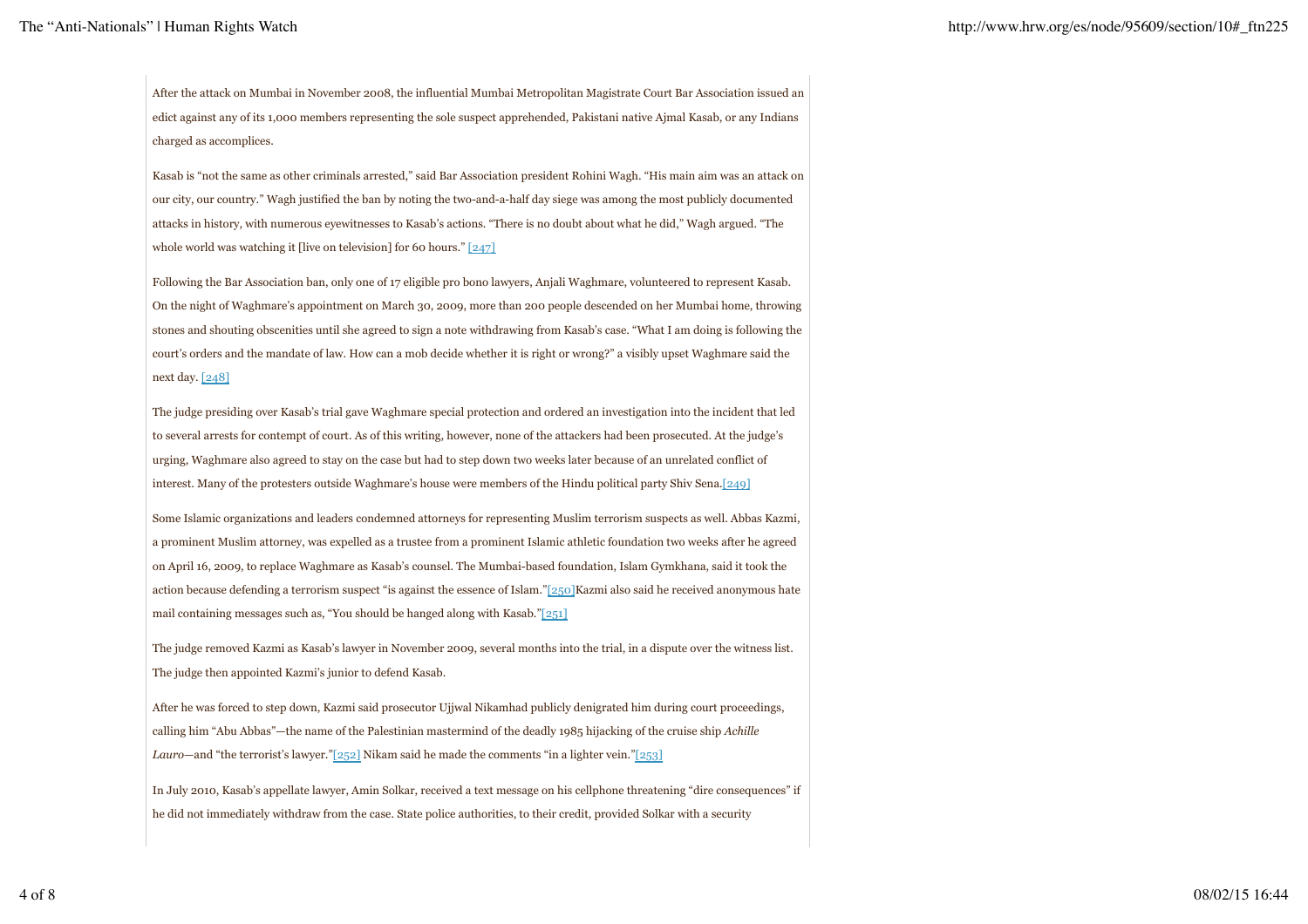| $\epsilon$ escort. $[254]$ |                              |  |
|----------------------------|------------------------------|--|
|                            | PAGE 9 Page 10 of 15 PAGE 11 |  |

[224] Local bar associations can be formed by lawyers appearing in various district or city courts and usually serve union functions.

[225]Satya Prakash, "Don't refuse cases, Supreme Court tells lawyers," The Hindustan Times, December 8, 2010, http://www.hindustantimes.com/Don-t-refuse-cases-Supreme-Court-tells-lawyers/Article1-635762.aspx (accessed December 22, 2010).

[226] Human Rights Watch interview with Shahid Azmi, Mumbai, June 25, 2009.

[227] "26/11 accused Faheem Ansari's lawyer Shahid Azmi shot dead," The Times of India, February 11, 2010 http://timesofindia.indiatimes.com/india/26/11-accused-Fahim-Ansaris-lawyer-Shahid-Azmi-shot-dead/articleshow /5561910.cms (accessed April 26, 2010). Azmi's vigorous defense of the defendant in the Mumbai attacks was widely credited with resulting in that client's acquittal in May 2010. See, for example, Mayura Janwalkar, "Terror suspect is free, thanks to Shahid Azmi," DNAIndia.com, May 4, 2010, http://www.dnaindia.com /dnaprint910.php?newsid=1378731 (accessed May 4, 2010).

[228] Human Rights Watch interview with Azmi, June 25, 2009.

[229] "Nikam appointed special prosecutor in lawyer Azmi's murder case," The Times of India,July 10, 2010, http://timesofindia.indiatimes.com/city/mumbai/Nikam-appointed-special-prosecutor-in-lawyer-Azmis-murdercase/articleshow/6148007.cms (accessed August 25, 2010).

[230] "Ex-Chhota Rajan aide Bharat Nepali got lawyer Azmi killed," Mumbai Mirror, February 17, 2010, http://www.mumbaimirror.com/index.aspx?page=article&sectid=15& contentid=20100217201002170349287132ee5e8a (accessed May 4, 2010). Numerous Muslim activists, political observers, and lawyers, who spoke on condition of anonymity for fear of retaliation, told Human Rights Watch in email and telephone interviews that they suspected Azmi was killed for his successful defense of Muslim suspects in high-profile cases.

[231] Human Rights Watch compiled information on these attacks from interviews with attorneys who have represented Muslim terrorism suspects in India including Colin Gonsalves of the Human Rights Law Network, New Delhi, July 4,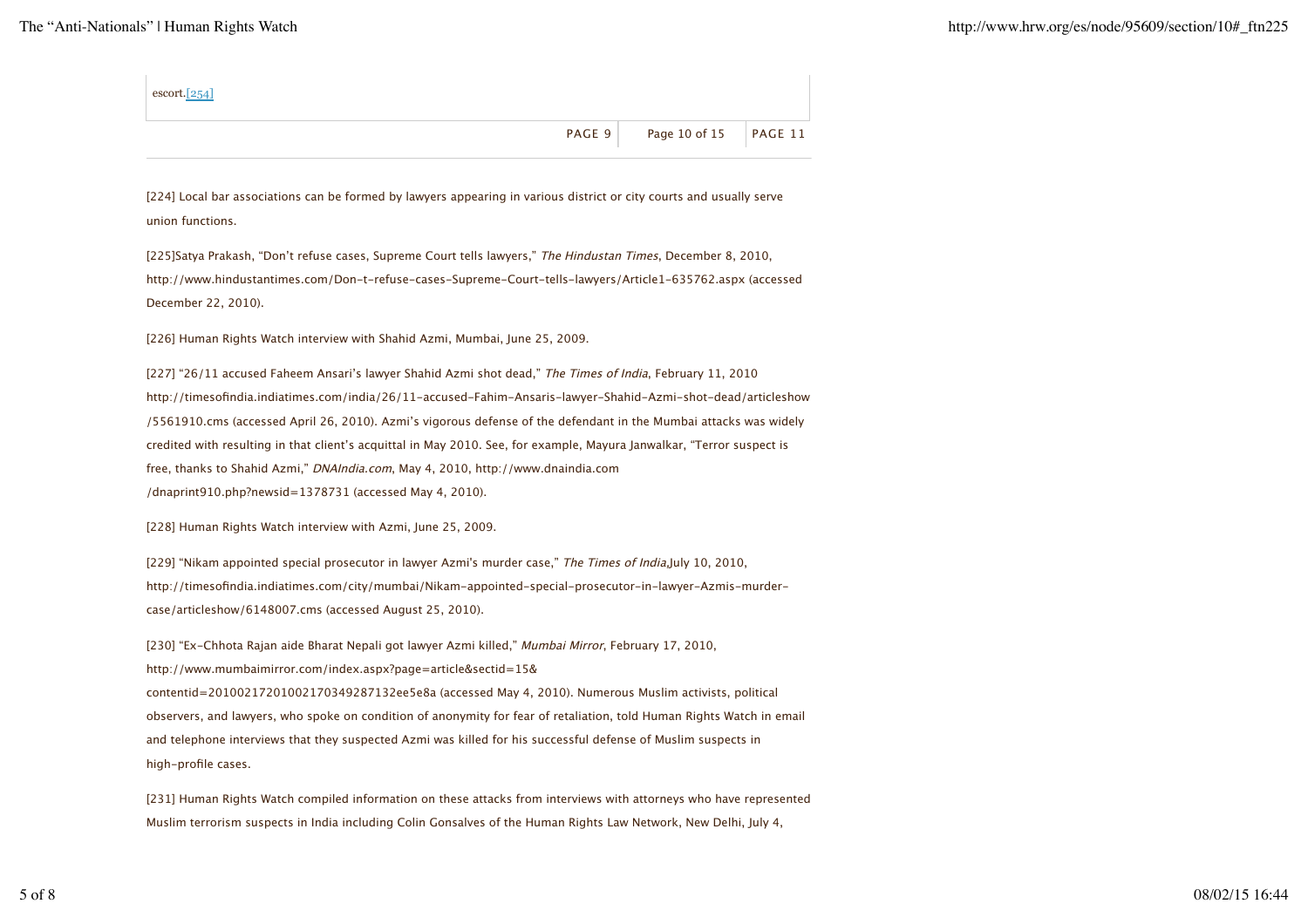2009, and Mohammad Shuaib, Lucknow, June 28, 2009, as well as from Indian media reports and from Mohd. Shuaib v. Bar Council of India, Writ Petition No. 494, filed October 14, 2008, before the Supreme Court of India, copy on file with Human Rights Watch.

[232] "Police remand of German bakery blast accused Himayat Baig extended," DNA India, September 20, 2010, http://www.dnaindia.com/mumbai/report\_police-remand-of-german-bakery-blast-accused-himayatbaig-extended\_1440625 (accessed September 27, 2010).

[233] "BJP protests Pune lawyer's move to defend terror accused," Indo-Asian News Service, September 19, 2010, http://www.thaindian.com/newsportal/politics/bjp-protests-pune-lawyers-move-to-defend-terroraccused\_100431014.html (accessed September 27, 2010).

[234] "German bakery blast advocate resigns from minority cell of Maharashtra NCP," DNA India, September 23, 2010, http://www.dnaindia.com/mumbai/report\_german-bakery-blast-advocate-resigns-from-minority-cell-ofmaharashtra-ncp\_1441830 (accessed September 27, 2010).

[235] Human Rights Watch interview with retired High Court Justice Ramesh Mehta, Ahmedabad, June 19, 2009.

[236] Human Rights Watch email exchange with defense attorney Ganesh Sovani, Mumbai, July 15, 2009. See also "Plot to kill Sadhvi Pragnya's lawyers foiled: police,"Thaindian News, July 10, 2009,

http://www.thaindian.com/newsportal/uncategorized/plot-to-kill-sadhvi-pragnyas-lawyers-foiledpolice\_100216377.html#ixzz0WJrXbe79 (accessed August 1, 2009).

[237] "Madhya Pradesh lawyers pledge not to defend terrorists," Indo-Asian News Service, September 24, 2008, http://www.thaindian.com/newsportal/world-news/madhya-pradesh-lawyers-pledge-not-to-defendterrorists\_10099467.html (accessed September 11, 2009).

[238] Human Rights Watch interview with Shuaib, Lucknow, June 28, 2009. Human Rights Watch also obtained information in hiscase from Mohd. Shuaib v. Bar Council of India, and Indian newspaper reports.

[239] A First Information Report (FIR) is a criminal complaint that police either file against a suspect as a result of their own investigation or on behalf of a complainant. When filing an FIR on behalf of a complainant, police are required to register the FIR of the reported ofense, read it to the informant and have it signed, and to provide a copy to the informant at no cost under India's Code of Criminal Procedure, secs. 154-156, http://www.vakilno1.com/bareacts /CrPc/Criminal-Procedure-Code-1973.htm. As recently as 2008, the Indian Supreme Court noted police unwillingness to register FIRs without pressure from higher authorities: See Lalita Kumari v. Gov't of UP and Orissa, Writ Pet. (CRL.)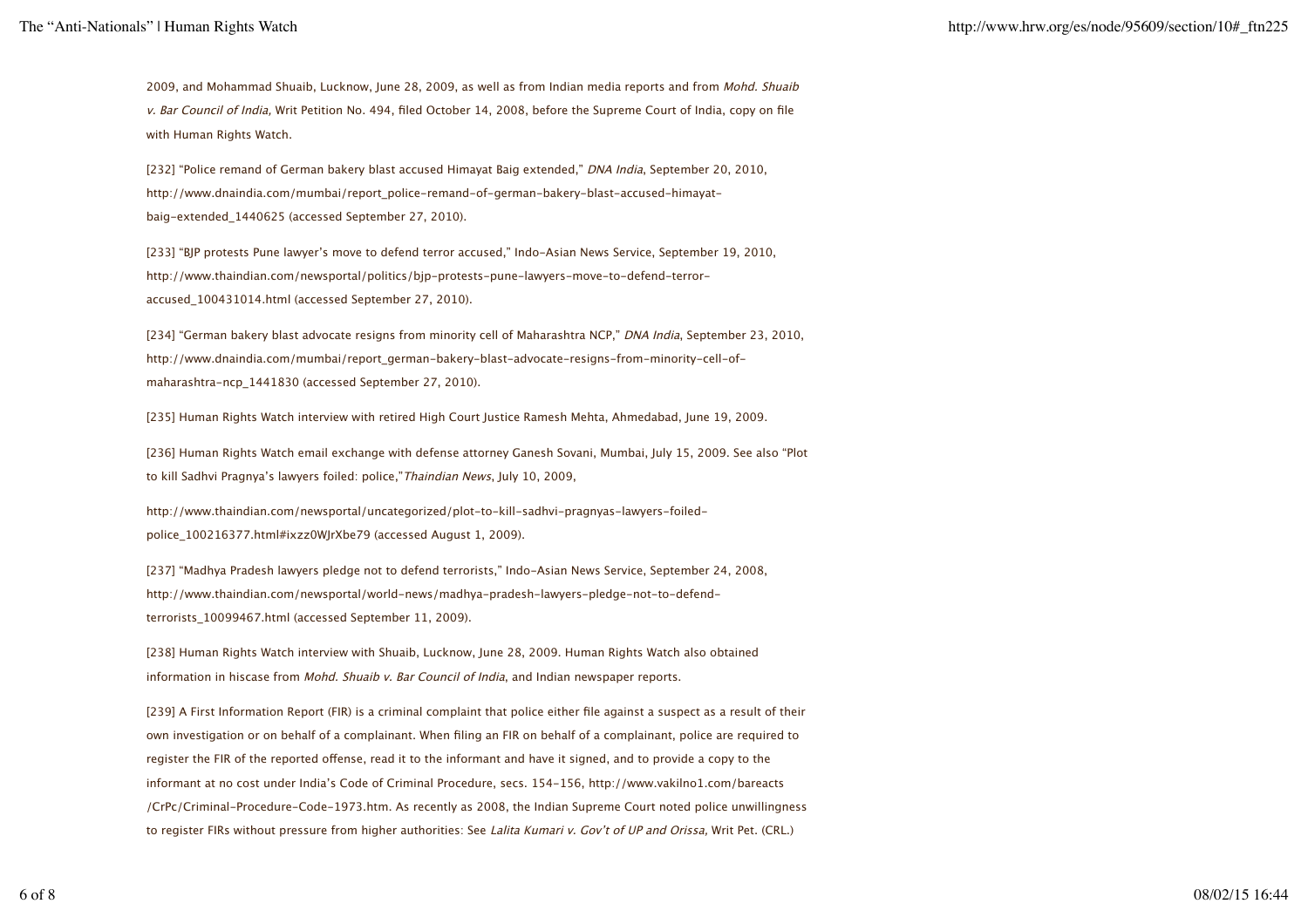No. 68, decided July 14, 2008.

[240] Code of Criminal Procedure, secs. 154, 157, 173, http://www.vakilno1.com/bareacts/CrPc/Criminal-Procedure-Code-1973.htm. As recently as 2008, the Indian Supreme Court noted police unwillingness to register FIRs without pressure from higher authorities: See Lalita Kumari v. Gov't of UP and Orissa, Writ Pet. (CRL.) No. 68, decided July 14, 2008.

[241] Mohd. Shuaib v. Bar Council of India.

[242] Kashif-ul-Huda and Mumtaz Alam Falahi, "Bar association expels lawyers representing terror suspects," The Muslim News, August 19, 2008. http://www.muslimnews.co.uk/news/news.php?article=14719 (accessed September 17, 2009).

[243] Mohd. Shuaib v. Bar Council of India.

[244] Ibid.

[245] "Can't direct contempt proceedings against lawyers, says SC," The Times of India, November 8, 2008, http://timesofindia.indiatimes.com/Cant\_direct\_contempt\_proceedings\_against\_lawyers\_says\_SC\_/articleshow /3687607.cms (accessed September 17, 2009).

[246] Human Rights Watch interview with Shuaib, June 28, 2008.

[247] "Lawyers Group Refuses to Defend Mumbai Suspects," Breaking News.ie, December 10, 2008, http://breakingnews.ie/world/lawyers-group-refuses-to-defend-mumbai-suspects-389928.html (accessed July 23, 2010).

[248] "Shaken Kasab lawyer seeks time for rethink," The Times of India, April 1, 2009, http://timesofindia.indiatimes.com/Mumbai/Shaken-Kasab-lawyer-seeks-time-for-rethink/articleshow/4341541.cms (accessed July 23, 2010).

### [249] Ibid.

[250] "Qasab's lawyer removed as Gymkhana trustee," Indian Express, May 1, 2009, http://www.indianexpress.com /news/kasabs-lawyer-removed-from-islam-gymkhana/453443/ (accessed June 26, 2009); Human Rights Watch Interview with Abbas Kazmi, Mumbai, June 26, 2009.

[251] Human Rights Watch interview with Kazmi, June 26, 2009.